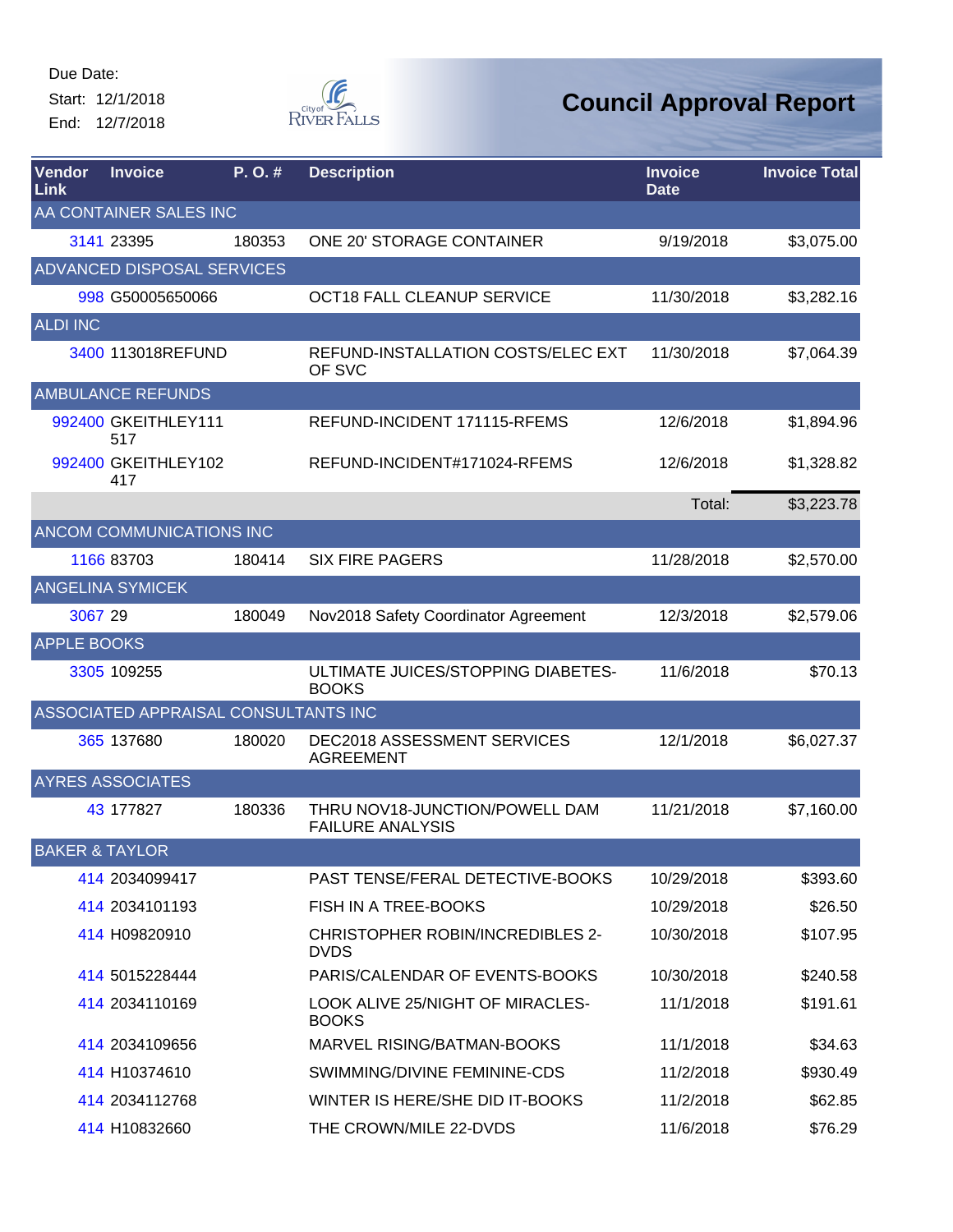Start: 12/1/2018 End: 12/7/2018



| Vendor<br>Link      | <b>Invoice</b>             | P.O.#  | <b>Description</b>                                         | <b>Invoice</b><br><b>Date</b> | <b>Invoice Total</b> |
|---------------------|----------------------------|--------|------------------------------------------------------------|-------------------------------|----------------------|
|                     | 414 2034121553             |        | HARVEST OF SECRETS/WILD JUSTICE-<br><b>BOOKS</b>           | 11/7/2018                     | \$143.89             |
|                     | 414 2034130640             |        | KINGDOM OF BLIND/HOMEWARD HOUND-<br><b>BOOKS</b>           | 11/11/2018                    | \$235.81             |
|                     | 414 2034140008             |        | HOUSE ARREST-BOOK CLUB BOOKS                               | 11/14/2018                    | \$122.46             |
|                     | 414 2034139118             |        | EASY FRENCH/OATH OF OFFICE-BOOKS                           | 11/14/2018                    | \$44.82              |
|                     | 414 2034140181             |        | <b>WAITING FOR SPRING/BRIDES STORY-</b><br><b>BOOKS</b>    | 11/14/2018                    | \$81.34              |
|                     | 414 2034144183             |        | HORRIBLE HARRY/SLEEP MY BUNNY-<br><b>BOOKS</b>             | 11/15/2018                    | \$20.98              |
|                     | 414 2034148535             |        | ADVENTURE TIME/EGGS ON ICE-BOOKS                           | 11/19/2018                    | \$268.58             |
|                     | 414 H12379150              |        | YOUNG DETECTIVE/PAPILLON-DVDS                              | 11/19/2018                    | \$171.86             |
|                     | 414 H12886120              |        | STAR TREK-DISCOVERY DVD                                    | 11/20/2018                    | \$30.23              |
|                     | 414 H13039440              |        | <b>JIM HENSONS EMMET/CHRISTMAS</b>                         | 11/21/2018                    | \$12.73              |
|                     | 414 2034158577             |        | WONKY DONKEY/HAZARDS TIME TRAVEL-<br><b>BOOKS</b>          | 11/23/2018                    | \$117.38             |
|                     | 414 2034161775             |        | CHILDREN OF JUBILEE/QUEEN OF AIR-<br><b>BOOKS</b>          | 11/25/2018                    | \$24.06              |
|                     |                            |        |                                                            | Total:                        | \$3,338.64           |
| <b>BAKKE NORMAN</b> |                            |        |                                                            |                               |                      |
| 1716 4              |                            |        | OCT18-D.DAWALD APPEAL                                      | 11/12/2018                    | \$712.25             |
| 1716 1              |                            |        | OCT18-F.SMITH APPEAL                                       | 11/12/2018                    | \$320.25             |
|                     | 1716 OCT18-STMT10 180278   |        | OCT2018 PROSECUTION SERVICES                               | 11/12/2018                    | \$2,000.00           |
|                     |                            |        |                                                            | Total:                        | \$3,032.50           |
|                     | <b>BRAUN INTERTEC CORP</b> |        |                                                            |                               |                      |
|                     | 3608 B151747               | 180376 | Thru 11/23/18-Special Testing for Glen Park                | 11/28/2018                    | \$1,375.50           |
|                     | <b>CDW GOVERNMENT INC</b>  |        |                                                            |                               |                      |
|                     | 66 PTX9762                 |        | <b>HP LASERJET PRO/REPLACE BATTERY</b><br><b>CARTRIDGE</b> | 10/31/2018                    | \$605.39             |
|                     | <b>CEDAR CORPORATION</b>   |        |                                                            |                               |                      |
|                     | 3679 97864                 | 180427 | 2815 Prairie Drive- Environmental Site<br>Assessment       | 11/21/2018                    | \$2,000.00           |
|                     | <b>CENGAGE LEARNING</b>    |        |                                                            |                               |                      |
|                     | 123 65561894               |        | DESPERATE MEAUSRES/ELEVATION-<br><b>BOOKS</b>              | 11/7/2018                     | \$304.70             |
|                     | 123 65568389               |        | CHRISTMAS REMEDY/COST OF BETRAYAL-<br><b>BOOKS</b>         | 11/8/2018                     | \$48.73              |
|                     |                            |        |                                                            | Total:                        | \$353.43             |
|                     | <b>CENTER POINT INC</b>    |        |                                                            |                               |                      |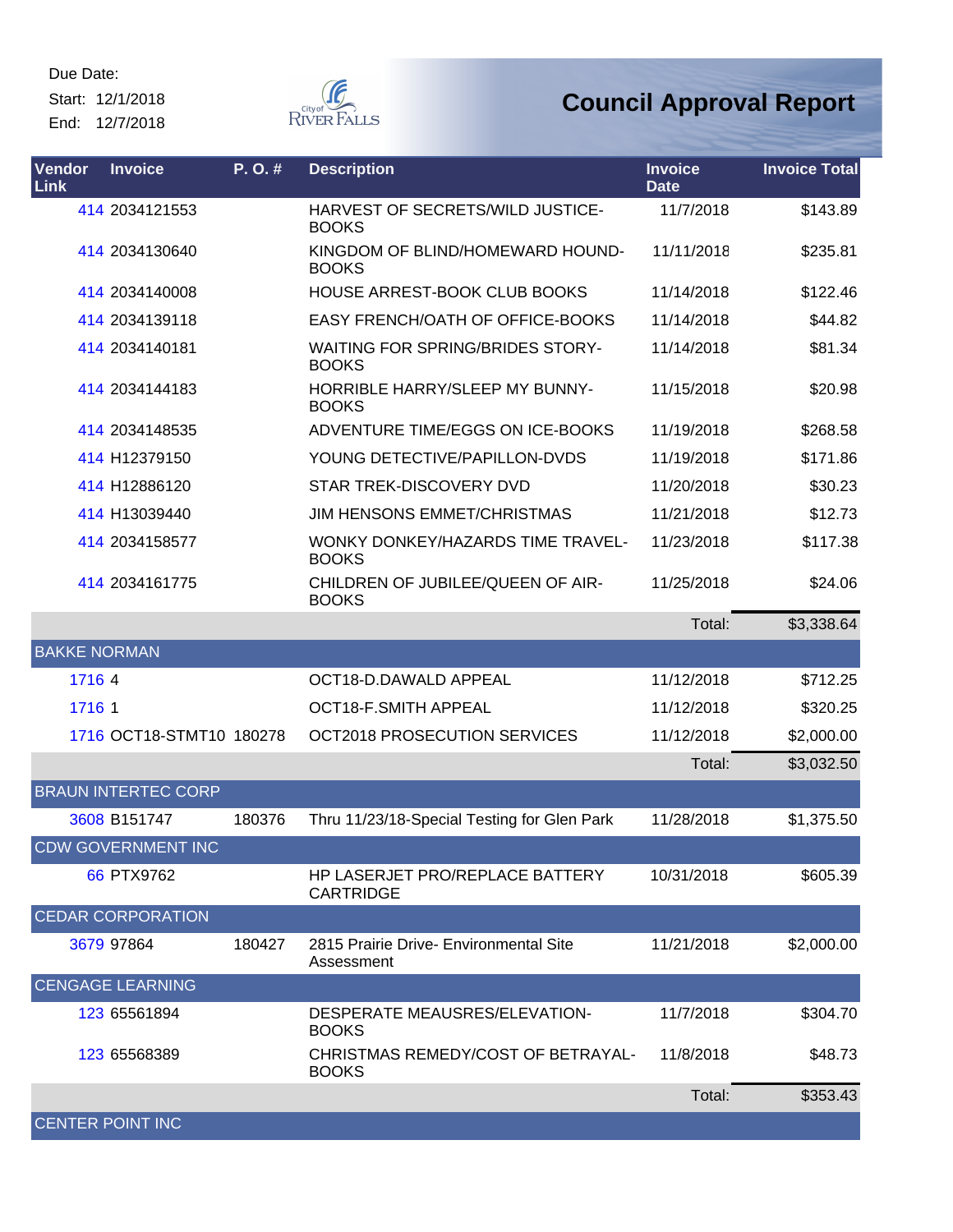Start: 12/1/2018 End: 12/7/2018



| Vendor<br>Link        | <b>Invoice</b>                       | P.O.#  | <b>Description</b>                                        | <b>Invoice</b><br><b>Date</b> | <b>Invoice Total</b> |
|-----------------------|--------------------------------------|--------|-----------------------------------------------------------|-------------------------------|----------------------|
|                       | 412 1637496                          |        | <b>WAITING FOR EDEN/THE INCENDIARIES-</b><br><b>BOOKS</b> | 11/1/2018                     | \$135.42             |
|                       | 412 1634008                          |        | THE PROPOSAL-BOOK                                         | 11/1/2018                     | \$22.77              |
|                       |                                      |        |                                                           | Total:                        | \$158.19             |
|                       | CHIPPEWA VALLEY TECHNICAL COLLEGE    |        |                                                           |                               |                      |
|                       | 69 112918                            |        | MATCH OF FOCUS ON ENERGY<br><b>INCENTIVES</b>             | 11/29/2018                    | \$5,000.00           |
| <b>CIVICPLUS</b>      |                                      |        |                                                           |                               |                      |
|                       | 361 178794                           |        | 12/1/18-11/30/19 WEB HOSTING&SUPPORT                      | 12/1/2018                     | \$5,626.52           |
|                       | COMPUTER INTEGRATION TECHNOLOGY      |        |                                                           |                               |                      |
|                       | 379 271739                           |        | <b>ENG-AFTER HRS/REG ONSITE SERVICE</b>                   | 11/30/2018                    | \$338.30             |
|                       | <b>CORPORATE FLEET SERVICES, INC</b> |        |                                                           |                               |                      |
|                       | 2786 DEC18                           | 180006 | DEC12-PD LEASED INV VEHICLES                              | 11/29/2018                    | \$1,135.14           |
|                       | CREDIT BUREAU DATA INC               |        |                                                           |                               |                      |
|                       | <b>79 NOV18</b>                      |        | NOV18-COURT COLLECTION FEE                                | 11/15/2018                    | \$31.88              |
| <b>DALE LEWIS</b>     |                                      |        |                                                           |                               |                      |
|                       | 3677 181116                          |        | TROUT SLAYER-FISHING LURE SCULPTURE 11/16/2018            |                               | \$2,600.00           |
| <b>DALTON, THOMAS</b> |                                      |        |                                                           |                               |                      |
|                       | 3168 2018FOOTWEA<br>R                |        | 2018 SAFETY FOOTWEAR<br><b>REIMBURSEMENT</b>              | 11/30/2018                    | \$116.04             |
| <b>DARCY MILLER</b>   |                                      |        |                                                           |                               |                      |
|                       | 3685 DEC18OPENH<br><b>OUSE</b>       |        | LIBRARY OPEN HOUSE AUTHOR<br>PROGRAM/TRAVEL               | 11/29/2018                    | \$500.00             |
|                       | DARRELL'S SEPTIC SERVICE INC         |        |                                                           |                               |                      |
|                       | 85 27002                             |        | <b>BOOK CLUB/CONCERT-RESTROOM RENTAL</b>                  | 8/14/2018                     | \$105.00             |
|                       | 85 27527                             | 180079 | DEC2018 RESTROOM RENTAL                                   | 11/30/2018                    | \$132.50             |
|                       | 85 27527-1                           |        | DEC18 DOG PARK RESTROOM RENTAL                            | 11/30/2018                    | \$115.00             |
|                       |                                      |        |                                                           | Total:                        | \$352.50             |
|                       | DELTA DENTAL OF WISCONISN INC        |        |                                                           |                               |                      |
|                       | 2572 1239779 DEC<br><b>RETIREE</b>   |        | DECEMBER 2018 VISION RETIREE                              | 12/1/2018                     | \$12.42              |
|                       | 2572 1239778<br><b>DECEMBER</b>      |        | DECEMBER 2018 VISION INSURANCE                            | 12/1/2018                     | \$566.20             |
|                       |                                      |        |                                                           | Total:                        | \$578.62             |
| <b>DEMCO INC</b>      |                                      |        |                                                           |                               |                      |
|                       | 577 6487001                          |        | <b>SECURITY TAPE/LABELS</b>                               | 11/1/2018                     | \$514.55             |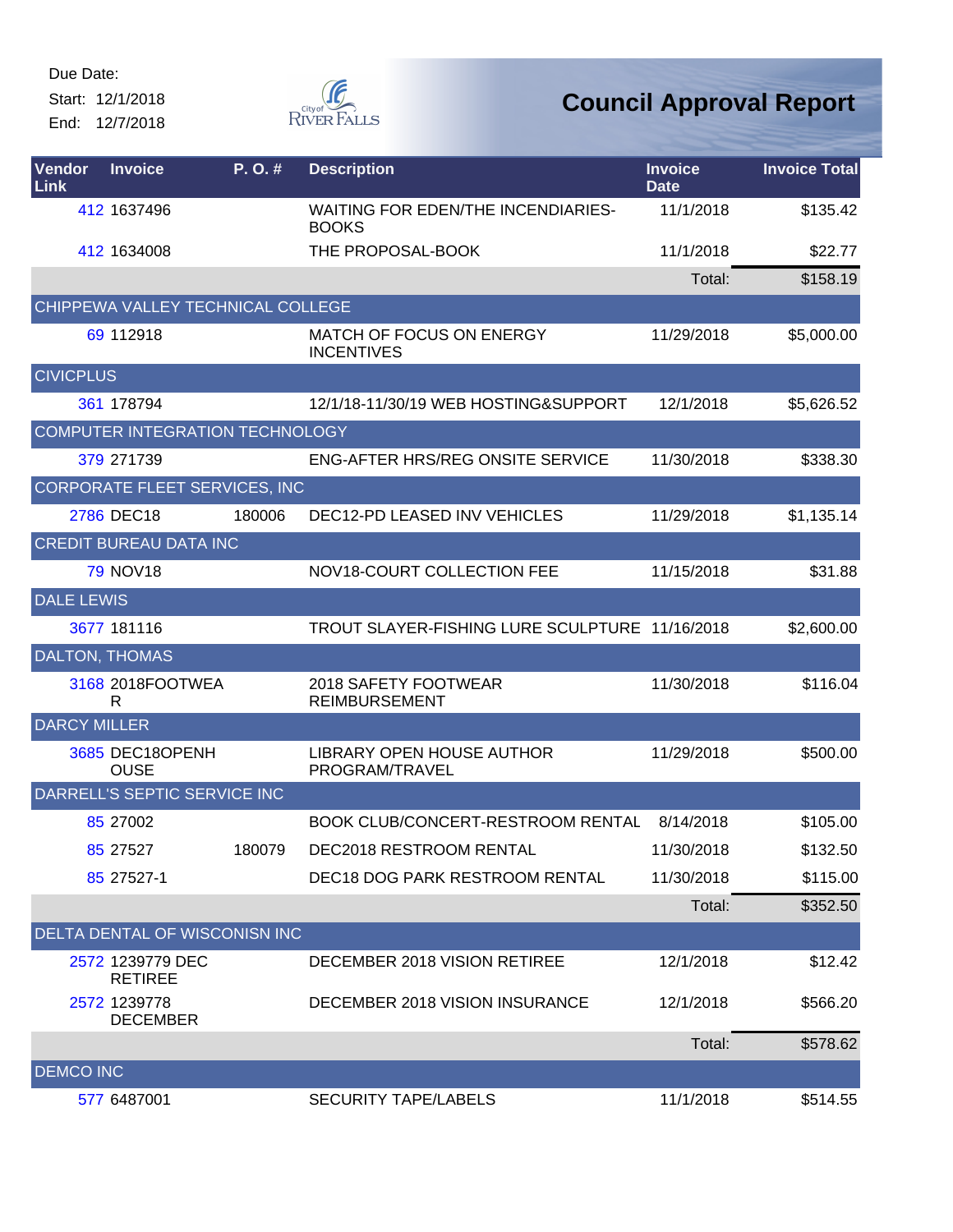Start: 12/1/2018 End: 12/7/2018



| Vendor<br>Link        | <b>Invoice</b>                            | P.O.#  | <b>Description</b>                                  | <b>Invoice</b><br><b>Date</b> | <b>Invoice Total</b> |
|-----------------------|-------------------------------------------|--------|-----------------------------------------------------|-------------------------------|----------------------|
|                       | DEPT OF PUBLIC INSTRUCTION                |        |                                                     |                               |                      |
|                       | 1531 INV-01201-<br>L3B6T4                 |        | 2019 WISCAT                                         | 11/5/2018                     | \$200.00             |
| <b>DUSTIN O'BRYAN</b> |                                           |        |                                                     |                               |                      |
|                       | 3724 2018FOOTWEA<br>R                     |        | 2018 SAFETY FOOTWEAR<br><b>REIMBURSEMENT</b>        | 12/6/2018                     | \$150.00             |
| <b>EBSCO</b>          |                                           |        |                                                     |                               |                      |
|                       | 853 1570229                               |        | ARCHITECTURAL DIGEST/BABYBUG-<br><b>PERIODICALS</b> | 11/2/2018                     | \$7,183.71           |
| <b>EFTPS</b>          |                                           |        |                                                     |                               |                      |
|                       | 7 46534                                   |        | PPE 12/02/2018                                      | 12/7/2018                     | \$73,787.19          |
|                       | EG VALUATION INC & THE ELLEFSON GROUP LLC |        |                                                     |                               |                      |
|                       | 3604 CITYRF-10-18-2 180371                |        | 2815 PRAIRIE DR-APPRAISAL REPORTS                   | 12/5/2018                     | \$1,850.00           |
|                       | 3604 CITYRF-10-18                         | 180371 | 590 S WASSON LN-APPRAISAL REPORT                    | 12/5/2018                     | \$1,850.00           |
|                       | 3604 CITYRIVFALLS- 180371<br>$10-18-R$    |        | 730 CTY RD M APPRAISAL REPORTS                      | 12/5/2018                     | \$1,000.00           |
|                       |                                           |        |                                                     | Total:                        | \$4,700.00           |
|                       | <b>ELLSWORTH PUBLIC LIBRARY</b>           |        |                                                     |                               |                      |
|                       | 1292 111318                               |        | REIMBURSE-EARTH'S RESOURCES-LOST<br><b>BOOK</b>     | 11/29/2018                    | \$27.60              |
| <b>ELM USA, INC</b>   |                                           |        |                                                     |                               |                      |
|                       | 2626 12776                                |        | YELLOW&GREEN PADS/COMPOUND                          | 7/2/2018                      | \$100.50             |
|                       | EO JOHNSON CO. INC                        |        |                                                     |                               |                      |
|                       | 98 23733523                               |        | NOV18-LIBRARY SAMSUNG STANDARD<br><b>PYMT</b>       | 11/16/2018                    | \$109.42             |
|                       | 98 23784167                               |        | <b>DEC18 LIBRARY RICOH BASE PYMT</b>                | 11/22/2018                    | \$125.74             |
|                       | 98 23838386                               |        | DEC18 PD RICOH MP C4504 COPIER                      | 12/4/2018                     | \$151.50             |
|                       |                                           |        |                                                     | Total:                        | \$386.66             |
|                       | <b>EXPRESS PERSONNEL SERVICES</b>         |        |                                                     |                               |                      |
|                       | 109 21509031                              | 180190 | WKEND 11/18-18.5 HRS TRIXMANN TEMP<br><b>WORK</b>   | 11/20/2018                    | \$351.13             |
|                       | 109 21509030                              | 180170 | WKEND 11/18-10.25 HRS TEMP WORKERS                  | 11/20/2018                    | \$192.54             |
|                       | 109 21509028                              | 180374 | WKEND 11/18-25.5 HRS JHAYES-INTERN                  | 11/20/2018                    | \$446.76             |
|                       | 109 21537023                              | 180374 | WKEND 11/25/18 20HRS-JHAYES COMM<br><b>INTERN</b>   | 11/27/2018                    | \$350.40             |
|                       | 109 21537026                              | 180190 | WKEND 11/25 3.3HRS-TRIXMANN TEMP<br><b>HELP</b>     | 11/27/2018                    | \$62.63              |
|                       | 109 21570043                              | 180190 | WKEND 12/2 16.5 HRS T.RIXMANN TEMP<br><b>HELP</b>   | 12/4/2018                     | \$313.17             |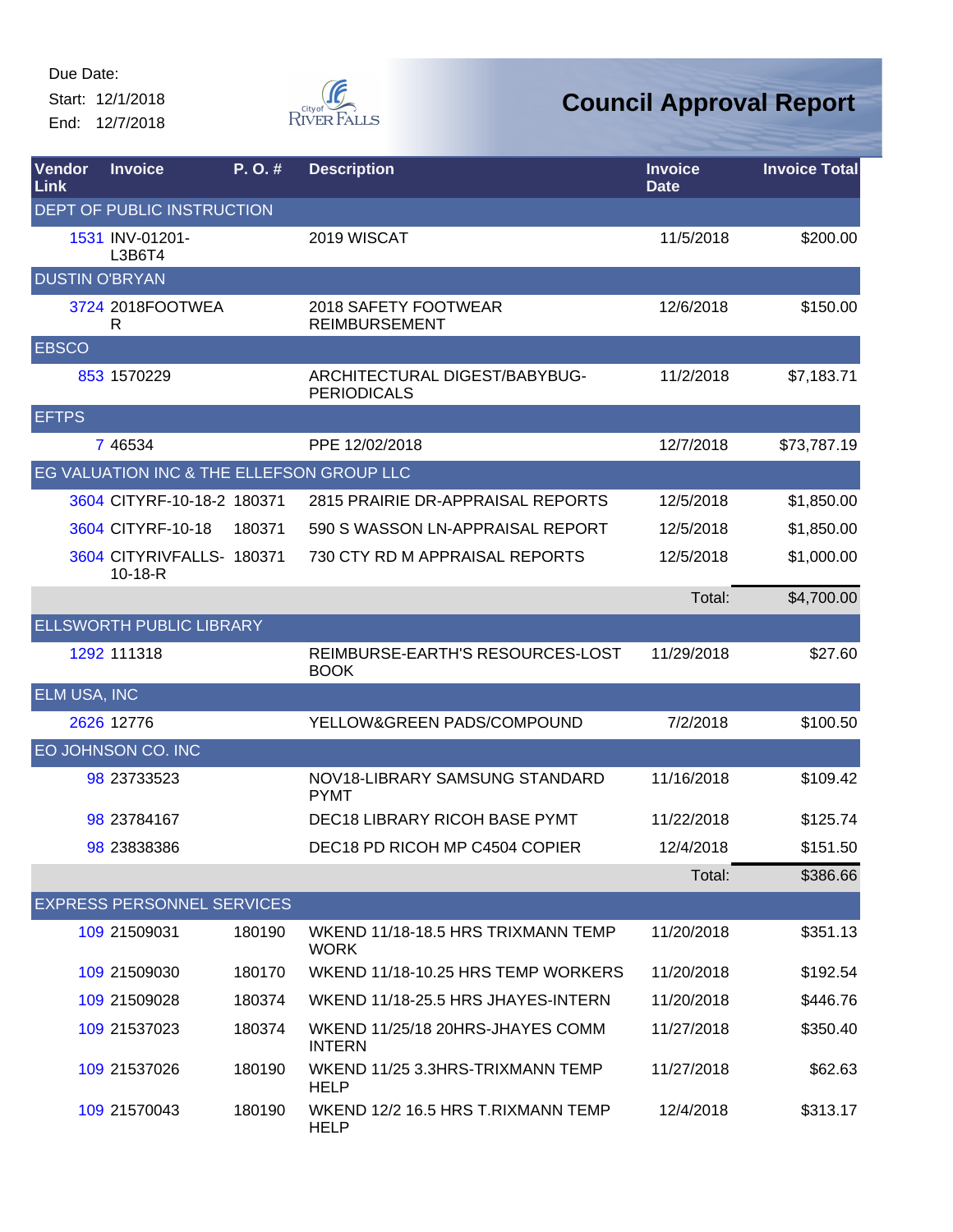Start: 12/1/2018 End: 12/7/2018



| Vendor<br>Link      | <b>Invoice</b>                        | P.O.#  | <b>Description</b>                                 | <b>Invoice</b><br><b>Date</b> | <b>Invoice Total</b> |
|---------------------|---------------------------------------|--------|----------------------------------------------------|-------------------------------|----------------------|
|                     | 109 21570040                          | 180374 | WKEND 12/2 23.5HRS-J.HAYES COMM<br><b>INTERN</b>   | 12/4/2018                     | \$411.72             |
|                     | 109 21570042                          | 180170 | WKEND 12/2 9.5HRS J.WALTERS TEMP<br><b>HELP</b>    | 12/4/2018                     | \$173.38             |
|                     |                                       |        |                                                    | Total:                        | \$2,301.73           |
|                     | <b>FBG SERVICE CORPORATION</b>        |        |                                                    |                               |                      |
|                     | 364 838436<br><b>NOVEMBER</b><br>2018 | 180043 | NOV 2018 MONTHLY FACILITIES CLEANING               | 11/30/2018                    | \$5,038.00           |
|                     | 364 838436                            | 180043 | NOV2018 MONTHLY FACILITIES CLEANING                | 11/30/2018                    | \$5,038.00           |
|                     |                                       |        |                                                    | Total:                        | \$10,076.00          |
|                     | FIRST NATIONAL BANK - RF SECTION 125  |        |                                                    |                               |                      |
|                     | 6 46533                               |        | PPE 12/02/2018                                     | 12/7/2018                     | \$3,433.56           |
|                     | FORUM COMMUNICATION CO                |        |                                                    |                               |                      |
|                     | 234 2050742                           |        | NOV18 RF JOURNAL ADS/INSERTS                       | 11/30/2018                    | \$1,103.10           |
|                     | FP MAILING SOLUTIONS                  |        |                                                    |                               |                      |
|                     | 849 RI103837561                       |        | POSTAGE LABELS/INKJET CARTRIDGES                   | 10/26/2018                    | \$173.17             |
|                     | <b>FRONT LINE PLUS INC</b>            |        |                                                    |                               |                      |
|                     | 984 12841                             | 180430 | REPLACEMENT BATTERIES IN STORM<br><b>SIRENS</b>    | 11/20/2018                    | \$1,458.00           |
| <b>GARRETT LEIS</b> |                                       |        |                                                    |                               |                      |
|                     | 3071 120318                           |        | 12/3/18 FENNIMORE WI PER DIEM                      | 12/1/2018                     | \$97.50              |
|                     | <b>GENERAL COMMUNICATIONS INC</b>     |        |                                                    |                               |                      |
|                     | 126 262449                            | 180390 | <b>PD-7 Portable Radios</b>                        | 11/20/2018                    | \$8,275.80           |
| <b>GMTZ LLC</b>     |                                       |        |                                                    |                               |                      |
|                     | 2629 NOV18REFUND                      |        | REFUND-VILLAS/PHASE 3 INSTALLATION<br><b>COSTS</b> | 11/30/2018                    | \$10,370.56          |
|                     | <b>HEALTH PARTNERS</b>                |        |                                                    |                               |                      |
|                     | 356 85483030 DEC<br>2018              |        | DECEMBER 2018 HEALTH & DENTAL<br><b>INSURANCE</b>  | 12/1/2018                     | \$167,903.38         |
|                     | <b>HELMER PRINTING INC</b>            |        |                                                    |                               |                      |
|                     | 136 173587                            |        | #10 WINDOW ENVELOPES                               | 11/26/2018                    | \$395.20             |
|                     | 136 173588                            |        | #9 UTILITY ENVELOPES                               | 11/26/2018                    | \$448.80             |
|                     |                                       |        |                                                    | Total:                        | \$844.00             |
|                     | <b>HIGH TECH CLEANING SERVICE</b>     |        |                                                    |                               |                      |
|                     | 848 1105                              |        | 11/21/18 INCIDENT-CLEAN SQUAD #4                   | 11/21/2018                    | \$85.00              |
|                     | HUEBSCH LAUNDRY COMPANY               |        |                                                    |                               |                      |
|                     | 146 4177250                           | 180047 | 11/7/18 HUEBSCH WWTP UNIFORMS                      | 11/7/2018                     | \$67.90              |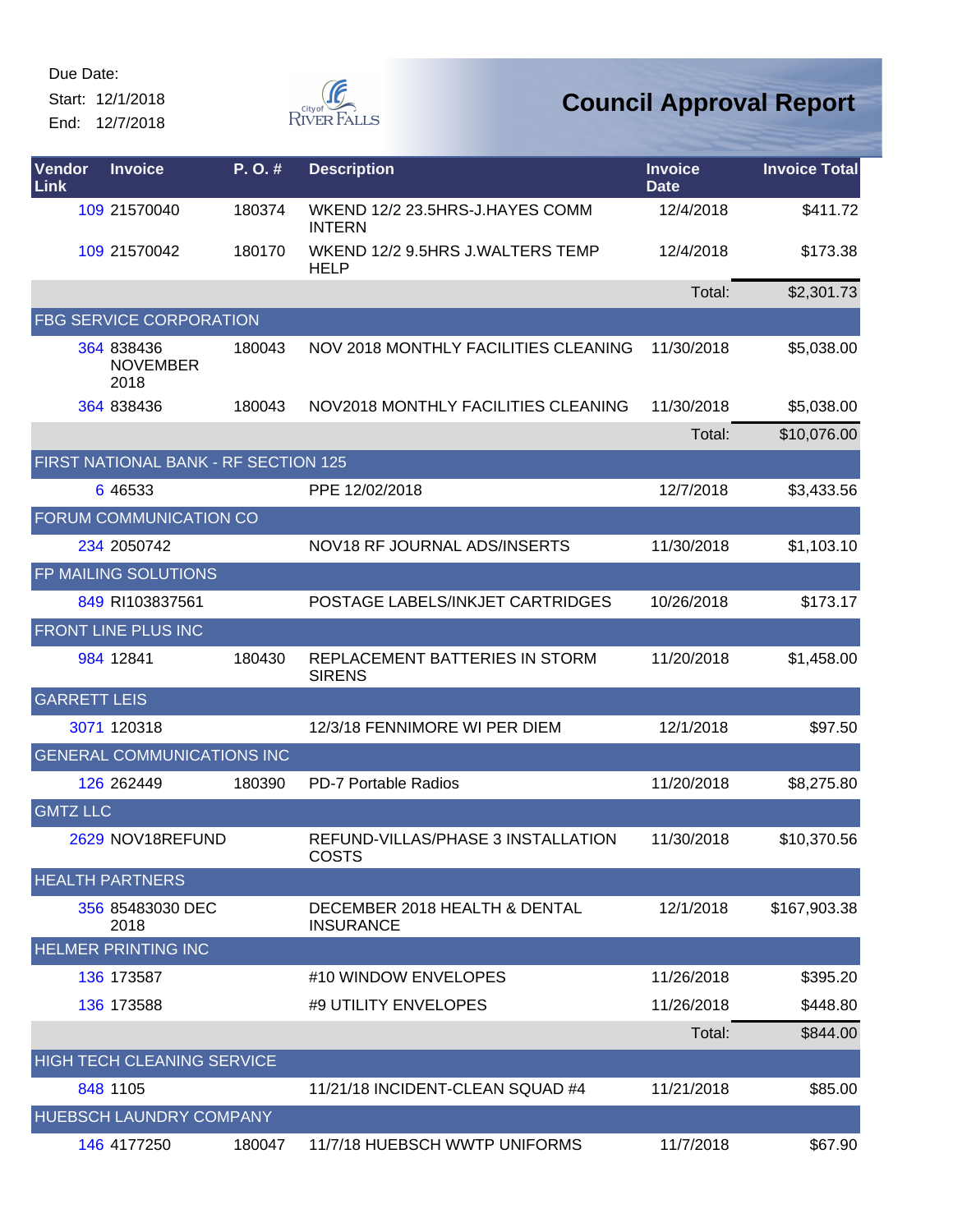Start: 12/1/2018 End: 12/7/2018



| Vendor<br>Link         | <b>Invoice</b>                | P.O.#                               | <b>Description</b>                                      | <b>Invoice</b><br><b>Date</b> | <b>Invoice Total</b> |
|------------------------|-------------------------------|-------------------------------------|---------------------------------------------------------|-------------------------------|----------------------|
|                        | 146 4177236                   |                                     | <b>11/7 PD BRUSHMATS</b>                                | 11/7/2018                     | \$55.59              |
|                        | 146 4180550                   | 180048                              | 11/14/18 HUEBSCH PW UNIFORMS                            | 11/14/2018                    | \$123.73             |
|                        | 146 4181248                   |                                     | 11/14 LIBRARY BRUSHMATS                                 | 11/14/2018                    | \$68.98              |
|                        | 146 4184514                   | 180048                              | 11/21/18 HUEBSCH PW UNIFORMS                            | 11/21/2018                    | \$123.49             |
|                        | 146 4181362                   |                                     | <b>M.STIFTER-CITY RF SHIRT</b>                          | 11/21/2018                    | \$34.98              |
|                        | 146 4185185                   |                                     | 11/21-PD BRUSHMATS                                      | 11/21/2018                    | \$40.77              |
|                        | 146 4185196                   | 180047                              | 11/21/18 HUEBSCH WWTP UNIFORMS                          | 11/21/2018                    | \$75.18              |
|                        | 146 4185194                   |                                     | 11/21 CITY HALL-BRUSHMATS                               | 11/21/2018                    | \$42.88              |
|                        | 146 4185186                   |                                     | 11/21 PW LINEN BAGS/BRUSHMATS                           | 11/21/2018                    | \$47.96              |
|                        | 146 4188453                   | 180041                              | 11/28/18 HUEBSCH ELECTRIC UNIFORMS                      | 11/28/2018                    | \$250.59             |
|                        | 146 4188454                   | 180046                              | 11/28/18 HUEBSCH WATER UNIFORMS                         | 11/28/2018                    | \$40.28              |
|                        | 146 4188456                   | 180047                              | 11/28/18 HUEBSCH WWTP UNIFORMS                          | 11/28/2018                    | \$44.74              |
|                        | 146 4189148                   |                                     | 11/28 LIBRARY BRUSHMATS                                 | 11/28/2018                    | \$86.08              |
|                        | 146 4193754                   |                                     | 12/5 CH-BRUSHMATS                                       | 12/5/2018                     | \$56.92              |
|                        | 146 4193747                   |                                     | 12/5 PW LINEN/BRUSHMATS                                 | 12/5/2018                     | \$47.96              |
|                        |                               |                                     |                                                         | Total:                        | \$1,208.03           |
|                        |                               | INDIANHEAD FEDERATED LIBRARY SYSTEM |                                                         |                               |                      |
|                        | 655 218436                    |                                     | 1000 MORE REGISTRATION CARDS                            | 9/21/2018                     | \$36.10              |
|                        |                               |                                     | INTERNATIONAL CITY MGMT ASSOC RETIREMENT CORP           |                               |                      |
|                        | 1 46528                       |                                     | PPE 12/02/2018                                          | 12/7/2018                     | \$15,812.41          |
|                        | 1 46529                       |                                     | PPE 12/02/2018                                          | 12/7/2018                     | \$554.92             |
|                        |                               |                                     |                                                         | Total:                        | \$16,367.33          |
|                        | <b>INVISION SERVICES, LLC</b> |                                     |                                                         |                               |                      |
|                        | 3312 7028                     | 180151                              | 2018 Pavement Marking                                   | 11/1/2018                     | \$3,550.00           |
| <b>J&amp;J GIS LLC</b> |                               |                                     |                                                         |                               |                      |
|                        | 651 NOV18                     | 180072                              | NOV2018 GIS SERVICES                                    | 11/30/2018                    | \$1,530.00           |
| <b>JOBSHQ</b>          |                               |                                     |                                                         |                               |                      |
|                        | 162 2050100                   |                                     | NOV18 PD RESERVES/FINANCE<br>DIRECTOR/CONTROLLER        | 11/30/2018                    | \$116.55             |
| <b>KATY FREY</b>       |                               |                                     |                                                         |                               |                      |
|                        | 3723 FALL2018                 |                                     | <b>FALL SEMESTER-TUITION</b><br>REIMBURSEMENT ALLOWANCE | 12/3/2018                     | \$886.88             |
|                        | KOHN LAW FIRM S.C.            |                                     |                                                         |                               |                      |
|                        | 3556 46535                    |                                     | PPE 12/02/2018                                          | 12/7/2018                     | \$253.44             |
|                        |                               | <b>KRAUSE POWER ENGINEERING LLC</b> |                                                         |                               |                      |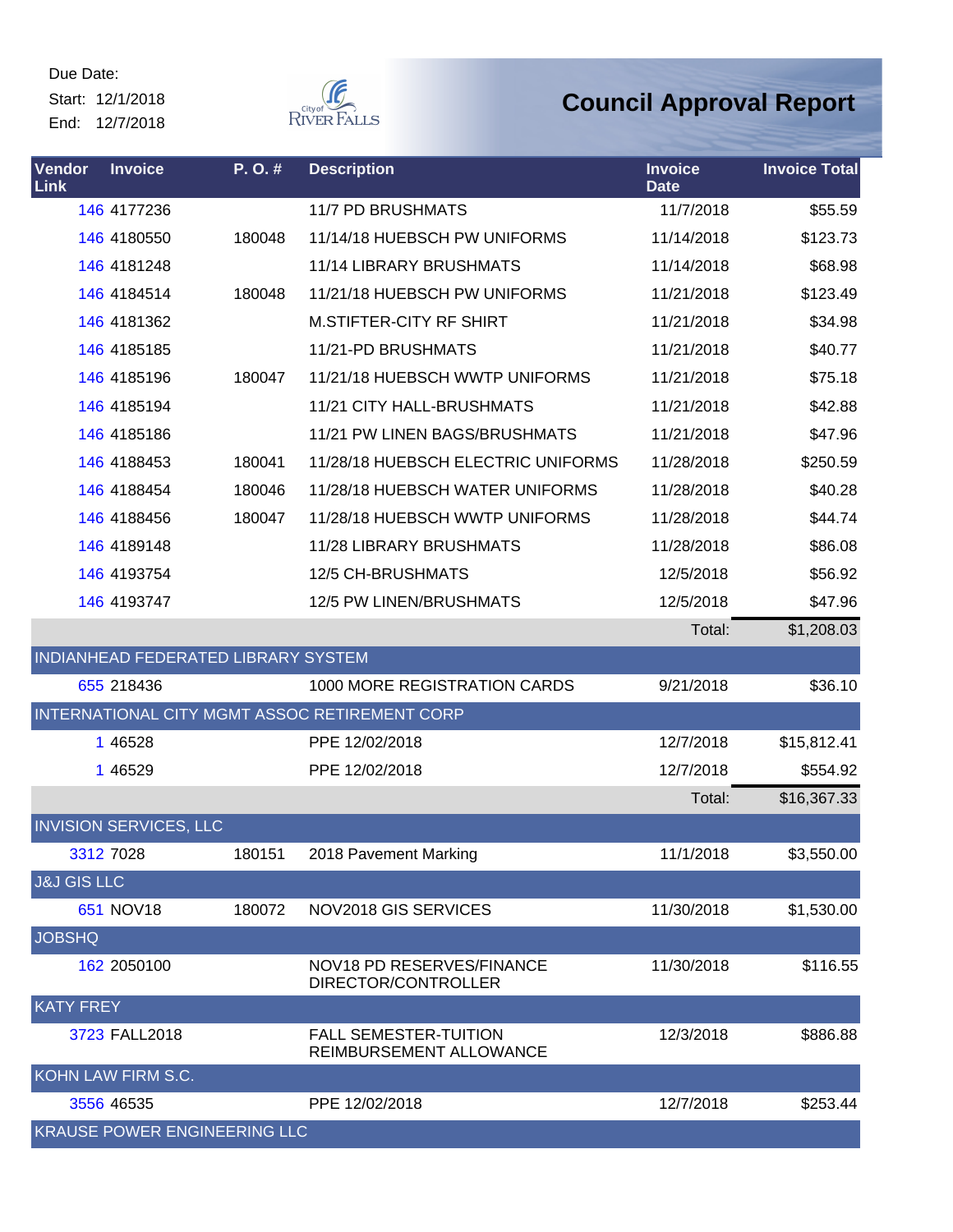Start: 12/1/2018 End: 12/7/2018



| Vendor<br><b>Link</b> | <b>Invoice</b>                          | P. O. # | <b>Description</b>                                     | <b>Invoice</b><br><b>Date</b> | <b>Invoice Total</b> |
|-----------------------|-----------------------------------------|---------|--------------------------------------------------------|-------------------------------|----------------------|
|                       | 171 111718                              | 170418  | OCT/NOV18 - ARC FLASH STUDIES                          | 11/17/2018                    | \$4,597.81           |
|                       | 171 111718-1                            |         | OCT18 HIGH VOLTAGE RECONSTRUCTION                      | 11/17/2018                    | \$40.60              |
|                       | 171 111718-2                            | 180164  | OCT/NOV18 SCADA SUPPORT                                | 11/17/2018                    | \$6,687.70           |
|                       | 171 111718-3                            | 180305  | SEPT/OCT/NOV18 NORTH SUB RELAY<br><b>PANEL</b>         | 11/17/2018                    | \$234.63             |
|                       | 171 111718-4                            | 180428  | OCT/NOV18 UWRF 2019 REFEED                             | 11/17/2018                    | \$2,942.48           |
|                       |                                         |         |                                                        | Total:                        | \$14,503.22          |
|                       | LA VENTURE CRANE & RIGGING INC          |         |                                                        |                               |                      |
|                       | 174 180245-1                            | 180418  | <b>CRANE SERVICE FOR DITCH ROTOR</b>                   | 11/13/2018                    | \$1,200.00           |
|                       | LE PHILLIPS MEMORIAL PUBLIC LIBRARY     |         |                                                        |                               |                      |
|                       | 488 112918                              |         | REIMBURSE-JOURNALS-LOST BOOK                           | 11/29/2018                    | \$13.50              |
|                       | LEAGUE OF MINNESOTA CITIES              |         |                                                        |                               |                      |
|                       | 660 284165                              |         | FINANCE DIR/CONTROLLER ONLINE JOB<br>AD                | 11/15/2018                    | \$310.50             |
|                       | <b>LECC TRAINING FUND</b>               |         |                                                        |                               |                      |
|                       | 3681 FEB19                              |         | STROUD/YOUNG-ACTIVE THREAT<br><b>CONFERENCE</b>        | 11/28/2018                    | \$160.00             |
|                       | LINCOLN NATIONAL LIFE INSURANCE COMPANY |         |                                                        |                               |                      |
|                       | 3066 3783787845                         |         | DECEMBER 2018 LIFE/AD&D/LTD                            | 12/1/2018                     | \$4,798.82           |
|                       | 3066 3783789539                         |         | DECEMBER 2018 AD&D                                     | 12/1/2018                     | \$255.60             |
|                       |                                         |         |                                                        | Total:                        | \$5,054.42           |
|                       | <b>LOFFLER COMPANIES INC</b>            |         |                                                        |                               |                      |
|                       | 182 2980264                             |         | NOV/DEC18 OVERAGE-AMB KONICA<br><b>COPIER</b>          | 12/5/2018                     | \$11.58              |
| MCNABB, JACOB         |                                         |         |                                                        |                               |                      |
|                       | 1902 2018FOOTWEA<br>R                   |         | 2018 SAFETY FOOTWEAR<br><b>REIMBURSEMENT</b>           | 11/29/2018                    | \$150.00             |
|                       | <b>MDROFFERS CONSULTING LLC</b>         |         |                                                        |                               |                      |
|                       | 3609 201811008                          |         | <b>NOV18 PLANNING SVCS</b>                             | 12/3/2018                     | \$260.00             |
| <b>MIDWEST TAPE</b>   |                                         |         |                                                        |                               |                      |
|                       | 409 96599280                            |         | AMERICAN LIKE ME-AUDIO MATERIAL                        | 11/6/2018                     | \$49.99              |
|                       | 409 96598537                            |         | KINGDOM OF BLIND/LONG ROAD-AUDIO<br><b>MATERIAL</b>    | 11/6/2018                     | \$191.95             |
|                       | 409 96598538                            |         | NAKED-DVD                                              | 11/6/2018                     | \$16.51              |
|                       | 409 96598539                            |         | <b>LOOK ALIVE TWENTY FIVE-AUDIO</b><br><b>MATERIAL</b> | 11/6/2018                     | \$31.99              |
|                       | 409 96622265                            |         | RED WAR/WASTE LANDS-AUDIO MATERIAL                     | 11/13/2018                    | \$214.95             |
|                       | 409 96622264                            |         | NO SLAM DUNK-AUDIO MATERIAL                            | 11/13/2018                    | \$37.99              |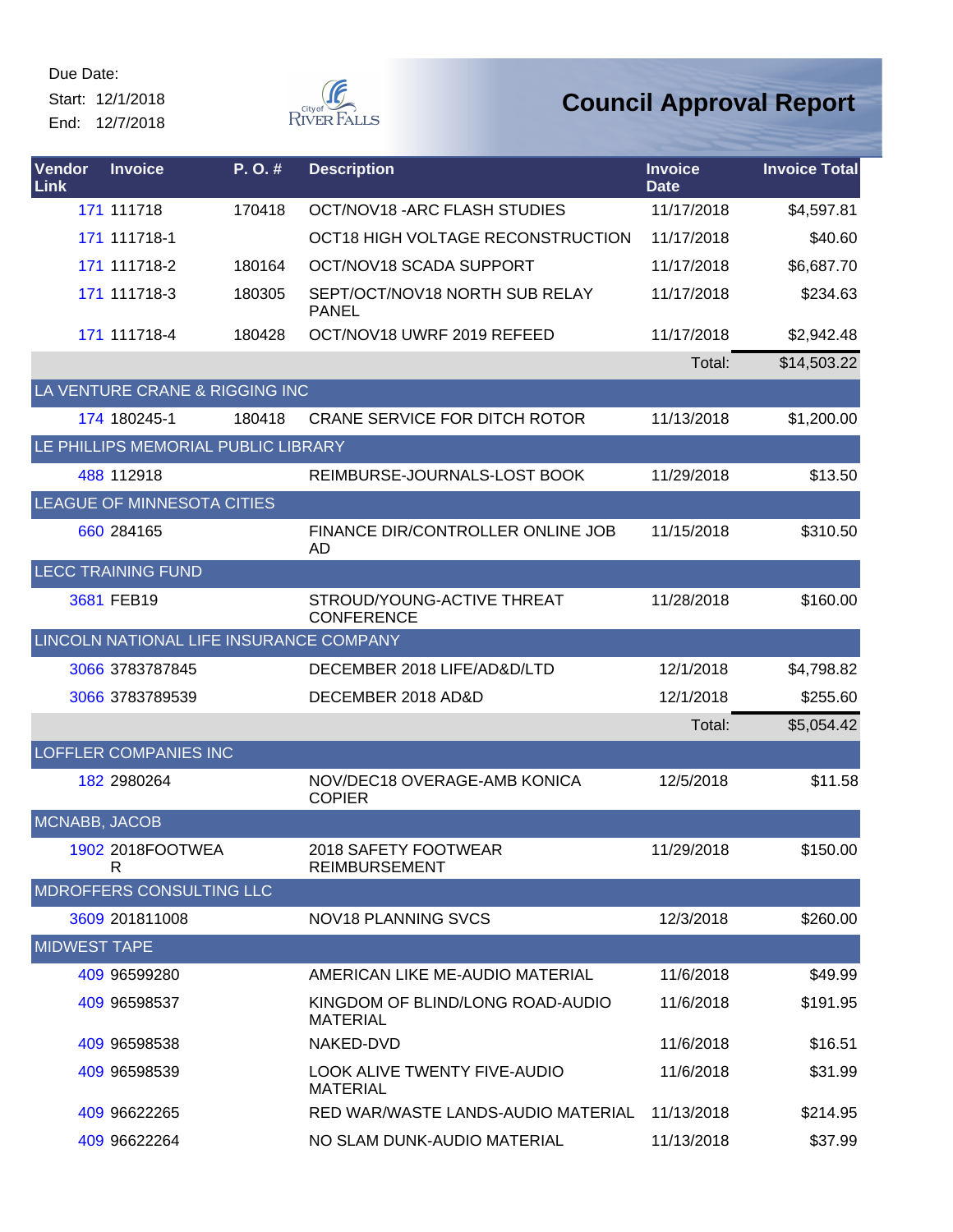Start: 12/1/2018 End: 12/7/2018



| <b>Vendor</b><br>Link  | <b>Invoice</b>                        | P. O.# | <b>Description</b>                                               | <b>Invoice</b><br><b>Date</b> | <b>Invoice Total</b> |
|------------------------|---------------------------------------|--------|------------------------------------------------------------------|-------------------------------|----------------------|
|                        | 409 96622263                          |        | BEAUCHAMP HALL/FIRE&BLOOD-AUDIO<br><b>MATERIAL</b>               | 11/13/2018                    | \$234.95             |
|                        | 409 96647986                          |        | OATH OF OFFICE/TONY'S WIFE-AUDIO<br><b>MATERIAL</b>              | 11/20/2018                    | \$94.98              |
|                        | 409 96647984                          |        | GREATEST LOVE STORY/CRAWDADS SING- 11/20/2018<br><b>AUDO MAT</b> |                               | \$114.97             |
|                        |                                       |        |                                                                  | Total:                        | \$988.28             |
|                        | NEUSTAR DATA SERVICES, INC            |        |                                                                  |                               |                      |
|                        | 3035 AIC-<br>0000009538               |        | 8/1-7/31/19 ENS ANNUAL LICENSE FEE                               | 8/31/2018                     | \$500.00             |
|                        | NOREEN, MICHAEL                       |        |                                                                  |                               |                      |
|                        | 198 092618                            |        | 9/26 COLORADO SPRINGS UBER FEES                                  | 9/26/2018                     | \$39.54              |
|                        | NORTHERN STATES POWER COMPANY WI      |        |                                                                  |                               |                      |
|                        | 344 615508431                         |        | THRU 11/12 PRESCOTT AMB BILL                                     | 11/14/2018                    | \$269.13             |
|                        | NORTHWESTERN COURT REPORTERS INC      |        |                                                                  |                               |                      |
|                        | 1517 132897                           |        | 10/30/18-RF/KINNICKINNIC JOINT MTG                               | 11/14/2018                    | \$348.28             |
|                        | OLSON & NESVOLD ENGINEERS, PSC        |        |                                                                  |                               |                      |
|                        | <b>1896 1-FINAL</b>                   | 180220 | JUNE-OCT18 PED BRIDGE INSPECTIONS                                | 11/29/2018                    | \$7,690.00           |
|                        | ONE TIME PAY VENDOR                   |        |                                                                  |                               |                      |
|                        | 9999 CAMPUSVIEW-<br>NOV <sub>18</sub> |        | <b>RESTITUTION FOR DAMAGE-CASE</b><br>4N80ZFXJBT                 | 11/28/2018                    | \$321.79             |
|                        | 9999 EFRANTZ-<br>NOV <sub>18</sub>    |        | EFRANTZ-OVERPYMT #4N80DWMLW                                      | 11/28/2018                    | \$26.00              |
|                        | 9999 WHITING11291<br>8                |        | REFUND-LOST BOOK FOUND W/IN 30 DAYS                              | 11/29/2018                    | \$12.99              |
|                        | 9999 297342                           |        | REFUND-TICKET#297342 DUPLICATE PYMT                              | 12/4/2018                     | \$20.00              |
|                        |                                       |        |                                                                  | Total:                        | \$380.78             |
|                        | PAYMENT SERVICE NETWORK INC           |        |                                                                  |                               |                      |
|                        | 206 184959                            |        | NOV18 RFMU PAYMENT PROCESSING SVC                                | 12/3/2018                     | \$878.98             |
| <b>PAYPAL</b>          |                                       |        |                                                                  |                               |                      |
|                        | 639 DEC18FEE                          |        | DEC18 PARK AND REC FEE                                           | 12/1/2018                     | \$30.00              |
| <b>PELION BENEFITS</b> |                                       |        |                                                                  |                               |                      |
|                        | 5 4 6 5 3 2                           |        | PPE 12/02/2018                                                   | 12/7/2018                     | \$339.10             |
|                        | PLOEGER, JEFFREY                      |        |                                                                  |                               |                      |
|                        | 1075 120318                           |        | 12/3/18 FENNIMORE WI PER DIEM                                    | 12/1/2018                     | \$97.50              |
|                        | PRESCOTT WATER & SEWER UTILITY        |        |                                                                  |                               |                      |
|                        | 1611 7558.01/NOV18                    |        | 8/28-11/27/18 PRESCOTT EMS WATER BILL                            | 11/28/2018                    | \$185.25             |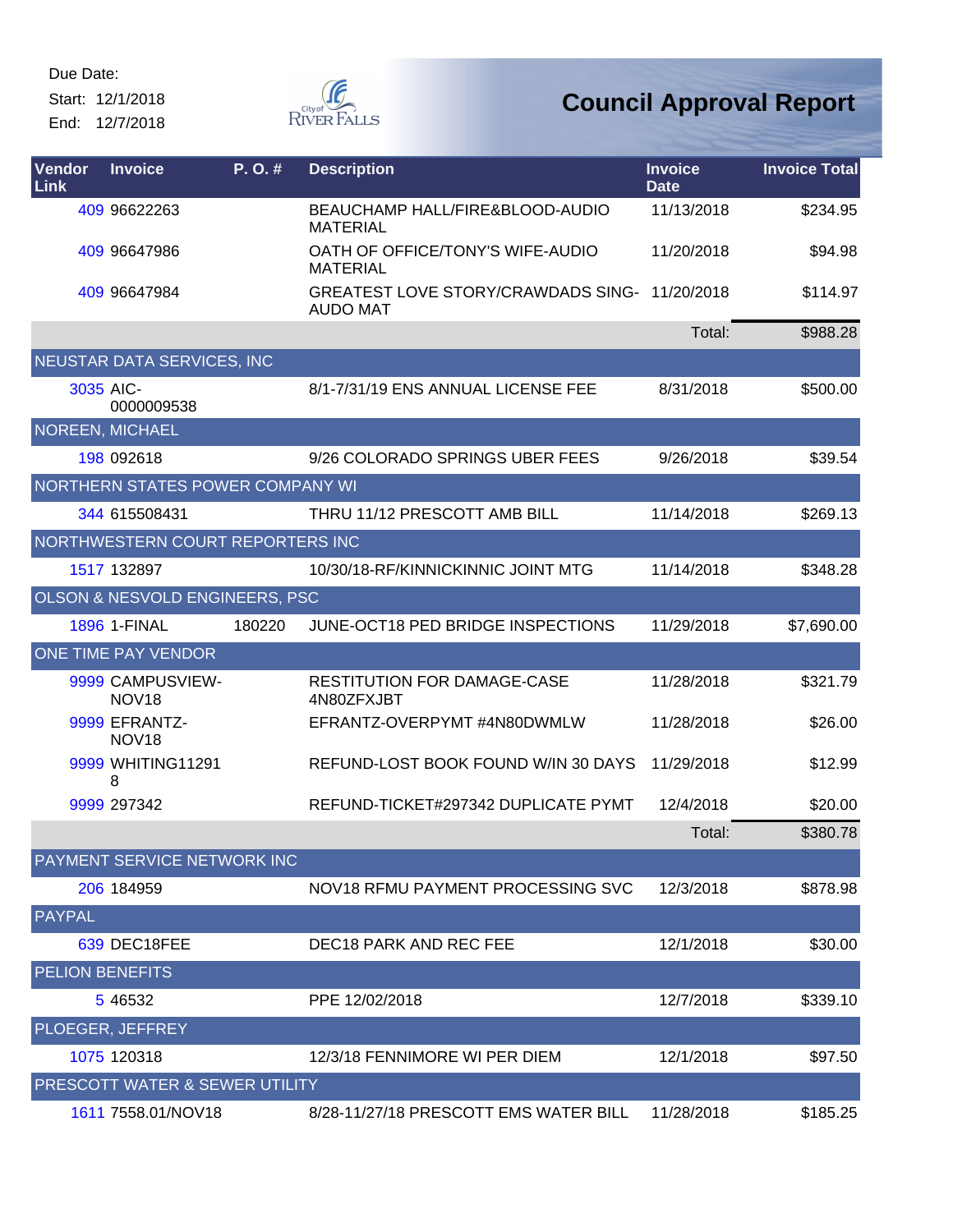Start: 12/1/2018 End: 12/7/2018



| Vendor<br>Link | <b>Invoice</b>                      | P.O.#  | <b>Description</b>                                     | <b>Invoice</b><br><b>Date</b> | <b>Invoice Total</b> |
|----------------|-------------------------------------|--------|--------------------------------------------------------|-------------------------------|----------------------|
|                | RANGE CREDIT BUREAU INC             |        |                                                        |                               |                      |
|                | 3686 46536                          |        | PPE 12/02/2018                                         | 12/7/2018                     | \$456.50             |
|                | RIVER FALLS CHAMBER OF COMMERCE INC |        |                                                        |                               |                      |
|                | 225 16439                           |        | 12/4 APPLIANCE REBATES                                 | 12/4/2018                     | \$375.00             |
|                | <b>RIVER FALLS SENIOR CITIZENS</b>  |        |                                                        |                               |                      |
|                | 438 DEC18                           |        | <b>DEC18 SENIOR CENTER</b>                             | 12/1/2018                     | \$500.00             |
|                | <b>ROSS &amp; ASSOCIATES LTD</b>    |        |                                                        |                               |                      |
|                | 375 APP1                            | 180421 | <b>THRU SEPT18-Glen Park Storm Shelter</b>             | 9/17/2018                     | \$28,448.00          |
|                | 375 APP1-PAVILION 180420            |        | <b>THRU SEPT30-Glen Park Pavilion</b>                  | 9/17/2018                     | \$34,140.95          |
|                | 375 APP2                            | 180421 | <b>THRU OCT18-Glen Park Storm Shelter</b>              | 10/31/2018                    | \$46,000.00          |
|                | 375 APP2-PAVILION 180420            |        | <b>THRU OCT18-Glen Park Pavilion</b>                   | 10/31/2018                    | \$19,575.55          |
|                |                                     |        |                                                        | Total:                        | \$128,164.50         |
|                | RURAL ELECTRIC SUPPLY COOPERATIVE   |        |                                                        |                               |                      |
|                | 221 735084-00                       | 180419 | 1PH Transformer Fiber Box Pad                          | 11/28/2018                    | \$1,657.00           |
|                | 221 731811-00                       | 180382 | LN1-INV-PEDESTALS/LN2-CONN-MINOR<br><b>MATERIALS</b>   | 11/29/2018                    | \$995.88             |
|                |                                     |        |                                                        | Total:                        | \$2,652.88           |
|                | <b>SCHOOL OUTFITTERS LLC</b>        |        |                                                        |                               |                      |
|                | 3676 INV12996032                    |        | <b>ENCLOSED BULLETIN BOARD W/THREE</b><br><b>DOORS</b> | 10/25/2018                    | \$695.76             |
|                | <b>SHELLEY TOUGAS</b>               |        |                                                        |                               |                      |
|                | 3682 102918 TEMP                    |        | 10/29/18 TEMP LIBRARY HELP                             | 11/29/2018                    | \$32.00              |
|                | 3682 112918 TEMP                    |        | 10/29/18 3HRS LIBRARY TEMP WORKER                      | 11/29/2018                    | \$32.00              |
|                |                                     |        |                                                        | Total:                        | \$64.00              |
|                | SHRED-IT US HOLDCO, INC             |        |                                                        |                               |                      |
|                | 2439 8126066741                     | 180075 | NOV2018 SHRED IT SERVICES FOR CITY<br><b>DEPTS</b>     | 11/22/2018                    | \$177.24             |
|                | <b>ST CROIX COUNTY CLERK</b>        |        |                                                        |                               |                      |
|                | 650 DEC18                           |        | DEC18 SETTLEMENT FULL PRICE DOGS                       | 12/4/2018                     | \$193.75             |
|                | 650 DEC18-2                         |        | <b>DEC18 SETTLEMENT HALF PRICE DOGS</b>                | 12/4/2018                     | \$23.75              |
|                |                                     |        |                                                        | Total:                        | \$217.50             |
|                | ST CROIX COUNTY HIGHWAY DEPARTMENT  |        |                                                        |                               |                      |
|                | 956 879                             | 180097 | 8/26-9/8 SPRAY PATCHING                                | 9/20/2018                     | \$6,968.66           |
|                | ST CROIX VALLEY SART INC            |        |                                                        |                               |                      |
|                | 256 1052                            |        | 11/22/18 FORENSIC NURSE SVC FEE                        | 11/26/2018                    | \$200.00             |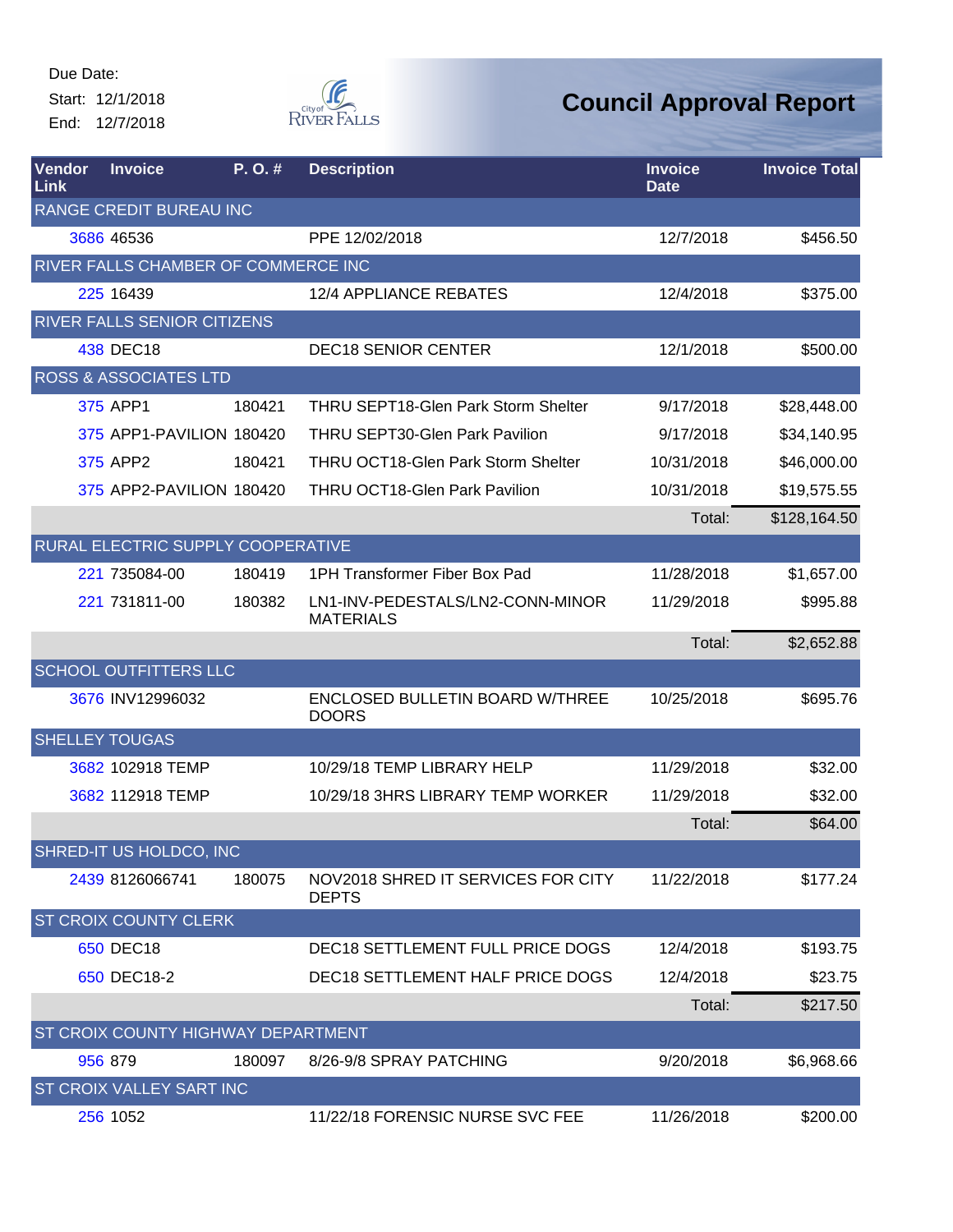Start: 12/1/2018 End: 12/7/2018



| Vendor<br>Link | <b>Invoice</b>                    | P.O.#  | <b>Description</b>                                 | <b>Invoice</b><br><b>Date</b> | <b>Invoice Total</b> |
|----------------|-----------------------------------|--------|----------------------------------------------------|-------------------------------|----------------------|
|                | <b>STATE OF WISCONSIN</b>         |        |                                                    |                               |                      |
|                | 2525 147412FINAL                  |        | MCROCKER-ASSISTANCE REMAINING ON<br><b>ACCT</b>    | 11/30/2018                    | \$48.00              |
|                | STUART C IRBY TOOL AND SAFETY     |        |                                                    |                               |                      |
|                | 156 S010986296.00 180369<br>5     |        | <b>INVENTORY-STREET</b><br>LIGHTS/POLES/FIXTURES   | 11/16/2018                    | \$4,320.00           |
|                | 156 S011055063.00 180423          |        | WATCH LIGHT SECURITY HEAD/INV-<br><b>PHOTOCELL</b> | 11/29/2018                    | \$1,935.00           |
|                |                                   |        |                                                    | Total:                        | \$6,255.00           |
|                | TD & I CABLE MAINTENANCE INC      |        |                                                    |                               |                      |
|                | 2008 083018JA2                    | 180426 | CITY FIBER-DIRECTIONAL BORINGS                     | 9/4/2018                      | \$4,100.20           |
|                | <b>UNIVERSITY FALLS LLC</b>       |        |                                                    |                               |                      |
|                | 1191 2018                         |        | Reissued 2017-18 Increment Per Development<br>Agmt | 9/7/2018                      | \$62,128.70          |
|                | US BANK NATIONAL ASSOC            |        |                                                    |                               |                      |
|                | <b>284 NOV18</b><br><b>PCARDS</b> |        | NOV18 PCARD TRANSACTIONS                           | 11/26/2018                    | \$94,100.65          |
|                | <b>UW RIVER FALLS</b>             |        |                                                    |                               |                      |
|                | 288 9282                          |        | NOV18 ELECTION SET UP/CATERING                     | 11/26/2018                    | \$387.18             |
|                | <b>VERSA VEND VENDING</b>         |        |                                                    |                               |                      |
|                | 1205 2114:018303                  |        | <b>OCT18 LIBRARY COFFEE</b>                        | 10/3/2018                     | \$104.00             |
|                | 1205 2114:018753                  |        | 11/7/18-LIBRARY COFFEE                             | 11/7/2018                     | \$104.00             |
|                | 1205 2114:017577                  |        | 11/28 LIBRARY COFFEE                               | 11/28/2018                    | \$104.00             |
|                |                                   |        |                                                    | Total:                        | \$312.00             |
|                | VIKING ELECTRIC SUPPLY INC        |        |                                                    |                               |                      |
|                | 750 S002097907.00                 |        | KENS VAN-ZINC ZIP IT                               | 11/19/2018                    | \$17.08              |
|                | 750 S002101210.00                 |        | LIBRARY-LAMPS-T8 BIPIN 3500K                       | 11/20/2018                    | \$60.60              |
|                |                                   |        |                                                    | Total:                        | \$77.68              |
|                | <b>VISU-SEWER INC</b>             |        |                                                    |                               |                      |
|                | 485 1                             | 180262 | 2018 Sanitary Sewer Lining Project                 | 11/19/2018                    | \$134,282.66         |
|                | WELD RILEY, S.C.                  |        |                                                    |                               |                      |
|                | 301 20044                         |        | <b>OCT18 LEGAL SERVICES</b>                        | 11/21/2018                    | \$4,946.56           |
|                | <b>WESTHUIS, KEVIN</b>            |        |                                                    |                               |                      |
|                | 305 120418                        |        | 12/4 NEW ORLEANS TRAVEL PER DIEM                   | 12/4/2018                     | \$153.36             |
|                | <b>WI CHILD SUPPORT</b>           |        |                                                    |                               |                      |
|                | 4 4 6 5 3 1                       |        | PPE 12/02/2018                                     | 12/7/2018                     | \$323.07             |